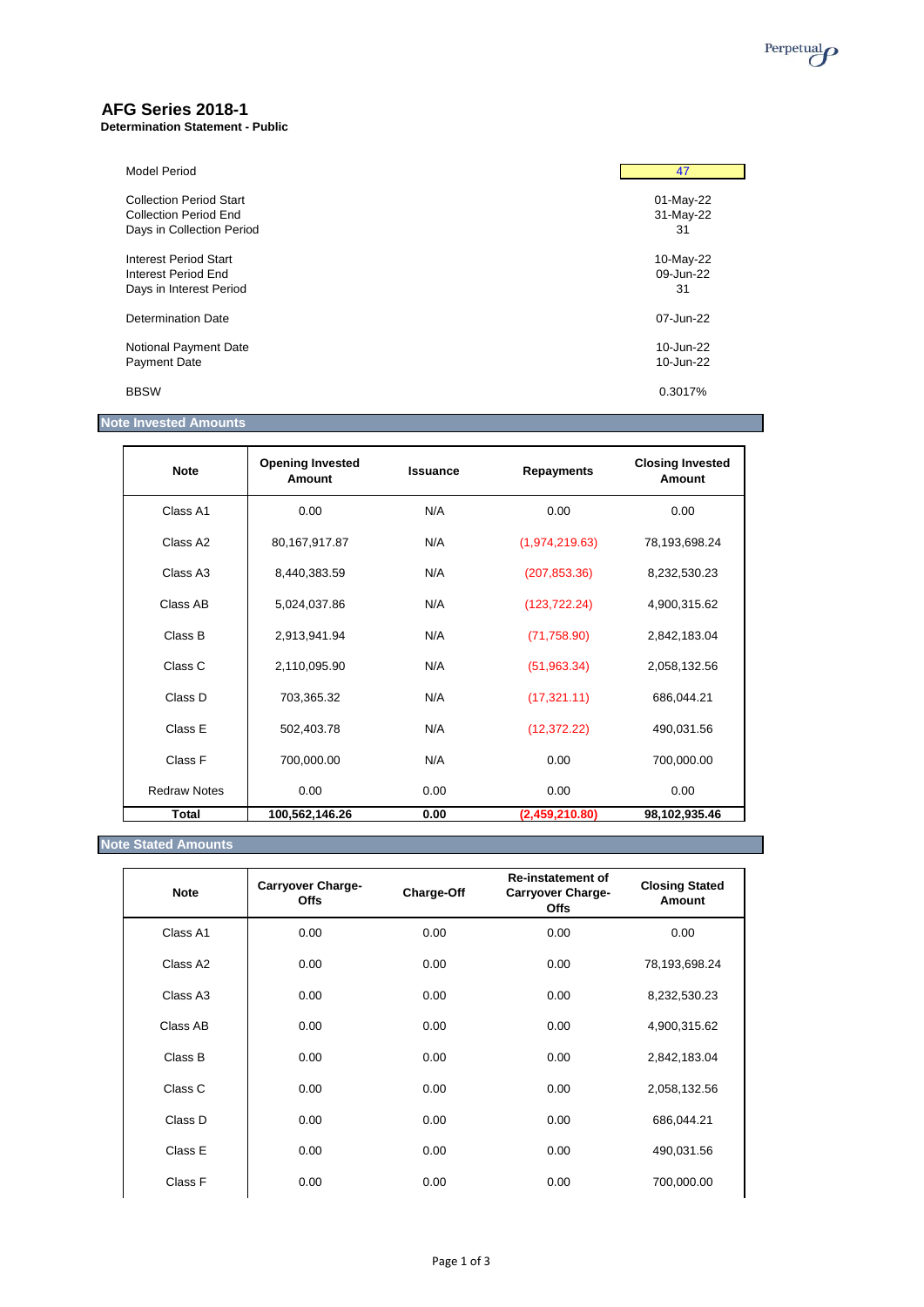

| <b>Redraw Notes</b> | 0.00 | 0.00 | 0.00 | 0.00          |
|---------------------|------|------|------|---------------|
| Total               | 0.00 | 0.00 | 0.00 | 98,102,935.46 |

# **Interest Payments** *Interest Payments*

| <b>Note</b>         | <b>Coupon Rate</b> | <b>Current Period</b><br>Interest | <b>Interest Paid</b> | <b>Unpaid Interest</b> |
|---------------------|--------------------|-----------------------------------|----------------------|------------------------|
| Class A1            | 1.0017%            | 0.00                              | 0.00                 | 0.00                   |
| Class A2            | 1.5017%            | 102,247.48                        | 102,247.48           | 0.00                   |
| Class A3            | 1.8517%            | 13,273.99                         | 13,273.99            | 0.00                   |
| Class AB            | 2.0517%            | 8,754.59                          | 8,754.59             | 0.00                   |
| Class B             | 2.2517%            | 5,572.63                          | 5,572.63             | 0.00                   |
| Class C             | 3.2017%            | 5,737.88                          | 5,737.88             | 0.00                   |
| Class D             | 4.2017%            | 2,510.01                          | 2,510.01             | 0.00                   |
| Class E             | 6.5017%            | 2,774.27                          | 2,774.27             | 0.00                   |
| Class F             | NR.                | N <sub>R</sub>                    | NR.                  | <b>NR</b>              |
| <b>Redraw Notes</b> | 0.3017%            | 0.00                              | 0.00                 | 0.00                   |

# **Subordination / Factors**

| <b>Note</b>          | Original<br><b>Subordination</b> | <b>Current</b><br><b>Subordination</b> | <b>Bond Factor</b> | <b>Opening Pool Factor</b> |
|----------------------|----------------------------------|----------------------------------------|--------------------|----------------------------|
| Class A1             | 10.0000%                         | 20.2942%                               | 0.0000%            | 28.7320%                   |
| Class A2             | 10.0000%                         | 20.2942%                               | 31.2775%           | 28.7320%                   |
| Class A <sub>3</sub> | 5.8000%                          | 11.9025%                               | 56.0036%           | 28.7320%                   |
| Class AB             | 3.3000%                          | 6.9074%                                | 56.0036%           | 28.7320%                   |
| Class B              | 1.8500%                          | 4.0103%                                | 56.0036%           | 28.7320%                   |
| Class C              | 0.8000%                          | 1.9124%                                | 56.0036%           | 28.7320%                   |
| Class D              | 0.4500%                          | 1.2130%                                | 56.0036%           | 28.7320%                   |
| Class E              | $0.2000\%$                       | 0.7135%                                | 56.0036%           | 28.7320%                   |
| Class F              | N/A                              | N/A                                    | N/A                | N/A                        |
| <b>Redraw Notes</b>  | N/A                              | N/A                                    | N/A                | N/A                        |

# **Prepayment Summary**

| <b>Repayments</b>                                                                              | 4,309,205.07                               |
|------------------------------------------------------------------------------------------------|--------------------------------------------|
| <b>Partial Prepayments</b><br><b>Full Prepayments</b><br><b>Scheduled Principal Repayments</b> | 1,577,933.22<br>2,369,574.00<br>361.697.85 |
| <b>Total Principal Repaid</b>                                                                  | 4,309,205.07                               |
| Less Redraws                                                                                   | (1,849,994.27)                             |
| <b>Principal Available For Distribution</b>                                                    | 2,459,210.80                               |
| Single Monthly Mortality Rate (SMM)<br><b>Constant Prepayment Rate (CPR)</b>                   | 2.0933%<br>22.4203%                        |